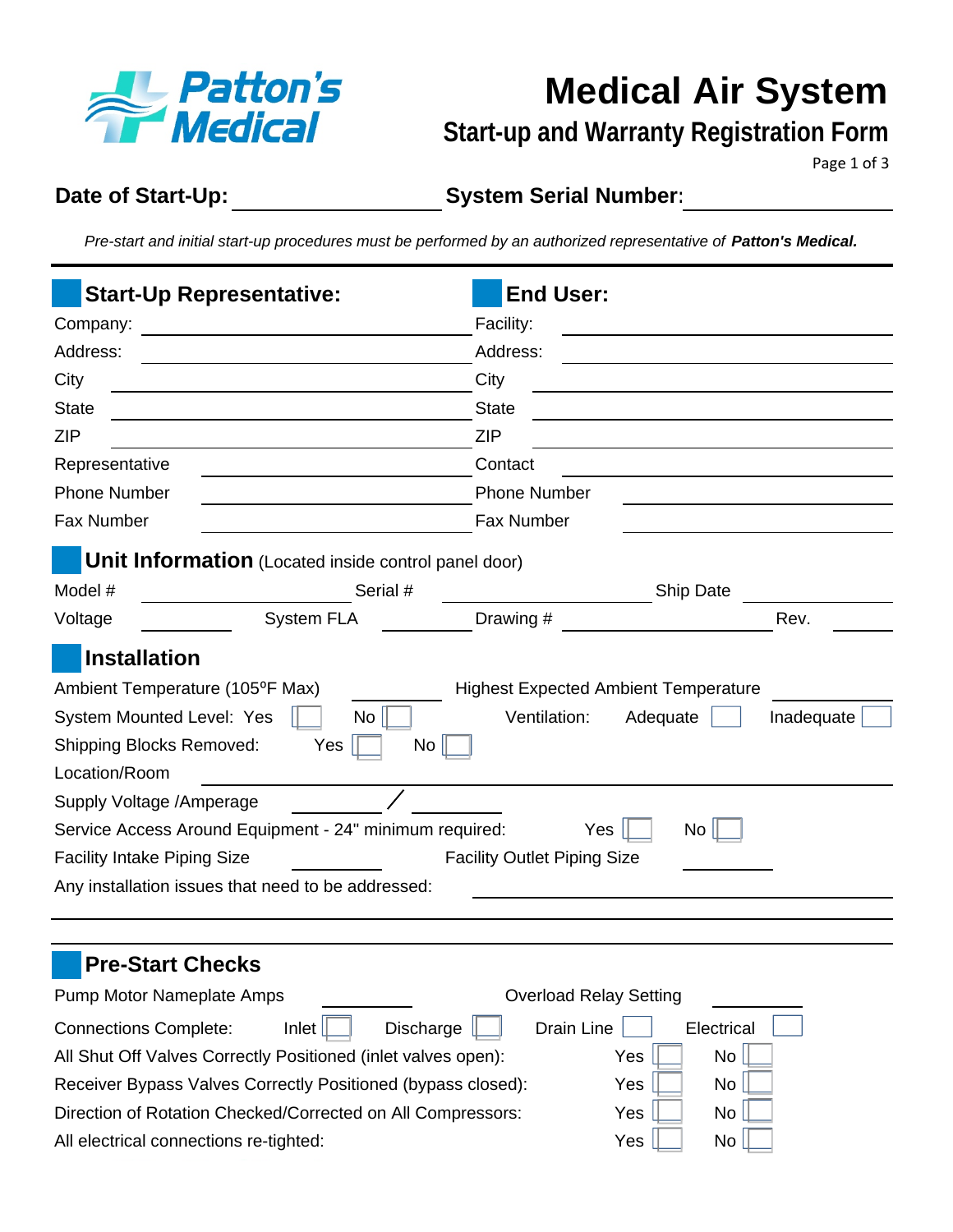

## **Medical Air System**

**Start-up and Warranty Registration Form**

Date of Start-Up: System Serial Number:

|                                                               |  | <b>Operational Checks</b>                                 |                |                  |                       |     |    |
|---------------------------------------------------------------|--|-----------------------------------------------------------|----------------|------------------|-----------------------|-----|----|
| #1 Motor Volts:                                               |  | $L1-L2$                                                   | $L2-L3$        |                  | $L1-L3$               |     |    |
| #2 Motor Volts:                                               |  | $L1-L2$                                                   | $L2-L3$        |                  | $L1-L3$               |     |    |
| #3 Motor Volts:                                               |  | $L1-L2$                                                   | $L2-L3$        |                  | $L1-L3$               |     |    |
| #4 Motor Volts:                                               |  | $L1-L2$                                                   | $L2-L3$        |                  | $L1-L3$               |     |    |
| #5 Motor Volts:                                               |  | $L1-L2$                                                   | $L2-L3$        |                  | $L1-L3$               |     |    |
| #6 Motor Volts:                                               |  | $L1-L2$                                                   | $L2-L3$        |                  | $L1-L3$               |     |    |
| #7 Motor Volts:                                               |  | $L1-L2$                                                   | $L2-L3$        |                  | $L1-L3$               |     |    |
| #8 Motor Volts:                                               |  | $L1-L2$                                                   | $L2-L3$        |                  | $L1-L3$               |     |    |
| #1 Motor Amps:                                                |  | L1                                                        | L2             |                  | L3                    |     |    |
| #2 Motor Amps:                                                |  | L1                                                        | L2             |                  | L <sub>3</sub>        |     |    |
| #3 Motor Amps:                                                |  | L1                                                        | L2             |                  | L3                    |     |    |
| #4 Motor Amps:                                                |  | L1                                                        | L2             |                  | L <sub>3</sub>        |     |    |
| #5 Motor Amps:                                                |  | L <sub>1</sub>                                            | L2             |                  | L3                    |     |    |
| #6 Motor Amps:                                                |  | L1                                                        | L2             |                  | L <sub>3</sub>        |     |    |
| #7 Motor Amps:                                                |  | L1                                                        | L <sub>2</sub> |                  | L <sub>3</sub>        |     |    |
| #8 Motor Amps:                                                |  | L1                                                        | L2             |                  | L3                    |     |    |
| 3rd<br><b>Pressure Switch Settings:</b><br>4th<br>Lead<br>2nd |  |                                                           |                |                  |                       |     |    |
|                                                               |  | 5th                                                       |                | 6th              | 7th                   | 8th |    |
| <b>Alternation Verified:</b>                                  |  | Yes                                                       | $\mathsf{No}$  |                  | Noise & Vibration OK: | Yes | No |
| Alarms Checked:                                               |  | <b>High Temp Lights</b>                                   | Yes            | N <sub>o</sub>   | Lag Pump Run          | Yes | No |
|                                                               |  | <b>High Temp Shutdown Function</b>                        |                | Yes <sub>l</sub> | $\overline{N_0}$      |     |    |
| <b>Dryers and Regulators Operational Checks</b>               |  |                                                           |                |                  |                       |     |    |
| <b>Desiccant Dryer #1</b>                                     |  |                                                           |                |                  |                       |     |    |
| Manual Purge:                                                 |  | Switching Properly (every 1 min 30 seconds):              |                |                  | Yes                   | No  |    |
|                                                               |  | Purges Properly:                                          |                |                  | Yes                   | No  |    |
| Demand Purge:                                                 |  | Tower Pressure Equalizes Below Minus -10° C:<br>No<br>Yes |                |                  |                       |     |    |
| <b>Desiccant Dryer #2</b>                                     |  |                                                           |                |                  |                       |     |    |
| Manual Purge:                                                 |  | Switching Properly (every 1 min 30 seconds):              |                |                  | Yes                   | No  |    |
|                                                               |  | Purges Properly:                                          |                |                  | Yes                   | No  |    |
| Demand Purge:                                                 |  | Tower Pressure Equalizes Below Minus -10° C:              |                |                  | Yes                   | No  |    |